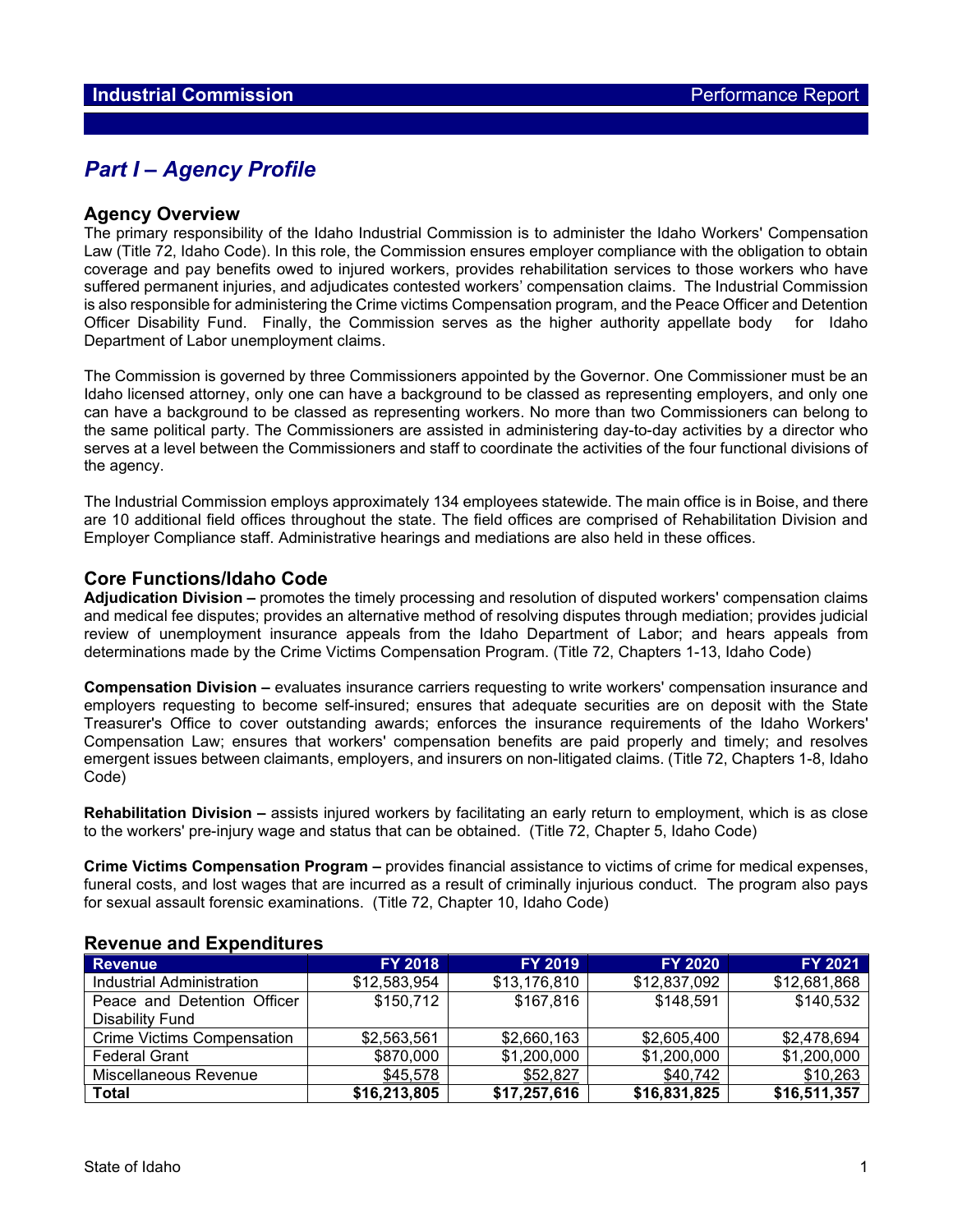## **Industrial Commission Performance Report**

| <b>Expenditures</b>           | <b>FY 2018</b> | <b>FY 2019</b> | <b>FY 2020</b> | <b>FY 2021</b> |
|-------------------------------|----------------|----------------|----------------|----------------|
| <b>Personnel Costs</b>        | \$9.424.586    | \$9.431.419    | \$9.075.321    | \$9,016,156    |
| <b>Operating Expenditures</b> | \$2,332,933    | \$2,365,640    | \$2,654,960    | \$2,904,162    |
| Capital Outlay                | \$302.256      | \$560,036      | \$68,862       | \$127,714      |
| Trustee/Benefit Payments      | \$3,407,346    | \$3,664,794    | \$4,140,817    | \$3,379,836    |
| <b>Total</b>                  | \$15,467,121   | \$16,021,889   | \$15,939,960   | \$15,427,868   |

## **Profile of Cases Managed and/or Key Services Provided**

|           | <b>Cases Managed and/or Key Services</b><br><b>Provided</b> | FY 2018     | FY 2019     | <b>FY 2020</b> | <b>FY 2021</b> |  |  |  |  |  |
|-----------|-------------------------------------------------------------|-------------|-------------|----------------|----------------|--|--|--|--|--|
|           | <b>ADJUDICATION</b>                                         |             |             |                |                |  |  |  |  |  |
| $\bullet$ | <b>Workers' Compensation Complaints Filed</b>               | 841         | 756         | 754            | 691            |  |  |  |  |  |
| $\bullet$ | <b>Workers' Compensation Hearings Held</b>                  | 39          | 49          | 25             | 39             |  |  |  |  |  |
| $\bullet$ | <b>Mediations Held</b>                                      | 512         | 468         | 471            | 429            |  |  |  |  |  |
|           | <b>Unemployment Decisions Issued (Includes</b>              | 246         | 287         | 231            | 477            |  |  |  |  |  |
|           | Reconsiderations)                                           |             |             |                |                |  |  |  |  |  |
|           | <b>COMPENSATION</b>                                         |             |             |                |                |  |  |  |  |  |
|           | <b>Workers' Compensation Claims Filed</b>                   | 35,176      | 36,978      | 33,725         | 33,718         |  |  |  |  |  |
|           | <b>Medical Only</b><br>$\circ$                              | 29,680      | 33,203      | 31,018         | 29,284         |  |  |  |  |  |
|           | Time-Loss<br>$\Omega$                                       | 5,434       | 3,735       | 3,677          | 4,399          |  |  |  |  |  |
|           | <b>Fatalities</b><br>$\circ$                                | 42          | 40          | 30             | 35             |  |  |  |  |  |
|           | Cases Referred to Investigator                              | 8,094       | 8,698       | 8,106          | 8,416          |  |  |  |  |  |
|           | Cases Brought Into Compliance                               | 1,816       | 2,142       | 1,789          | 1,353          |  |  |  |  |  |
|           | <b>REHABILITATION</b>                                       |             |             |                |                |  |  |  |  |  |
|           | Injured Workers referred for Rehabilitation                 | 2,116       | 2,060       | 1,942          | 1,866          |  |  |  |  |  |
|           | Services                                                    |             |             |                |                |  |  |  |  |  |
| $\bullet$ | Workers Rehabilitated, Returned to Work as                  | 1,387       | 1,388       | 1,295          | 1,265          |  |  |  |  |  |
|           | a Result of Division Services                               |             |             |                |                |  |  |  |  |  |
|           | <b>CRIME VICTIMS COMPENSATION</b>                           |             |             |                |                |  |  |  |  |  |
|           | <b>Crime Victims Claims Filed</b>                           | 2,567       | 2514        | 2640           | 3209*          |  |  |  |  |  |
| $\bullet$ | <b>Total Sexual Assault Examination Payments</b>            | \$333,174   | \$454,962   | \$509,857      | \$622,844      |  |  |  |  |  |
| $\bullet$ | Sexual Assault Exam Payments for Adults                     | \$26,106    | \$163,583   | \$209,536      | \$235,196      |  |  |  |  |  |
| $\bullet$ | Sexual Assault Exam Payments for Children                   | \$307,067   | \$291,379   | \$300,321      | \$387,648      |  |  |  |  |  |
| $\bullet$ | <b>Crime Victims Compensation Paid</b>                      | \$2,288,992 | \$2,538,067 | \$2,843,902    | \$2,115,793    |  |  |  |  |  |

\*Includes 465 applications from the Rigby Middle School incident

# **FY 2021 Performance Highlights**

#### **Adjudication**

- 1. In FY 2021, the number of unemployment insurance appeals almost doubled, increasing from 231 filed in FY 20 to 477 filed in FY 2021. Despite the increase in appeals, the average age of pending unemployment insurance appeals decreased from 19 days to 16 days, well below the 40-day federal standard.
- 2. Despite COVID-19 restrictions, Commission Referees were able to continue operations remotely and resolve workers' compensation disputes without interruption. The Commission held 39 hearings during FY 2021, almost all held virtually, as opposed to 25 hearings being held in FY 2020.

#### **Compensation – Benefits Administration**

1. The Benefits Administration department successfully developed a virtual offering of both the Foundation and Advanced versions of the Certified Idaho Workers' Compensation Specialist (CIWCS) educational program. There were two virtual Foundation courses and one virtual advanced course were held; 28 new certifications and four re-certifications were issued.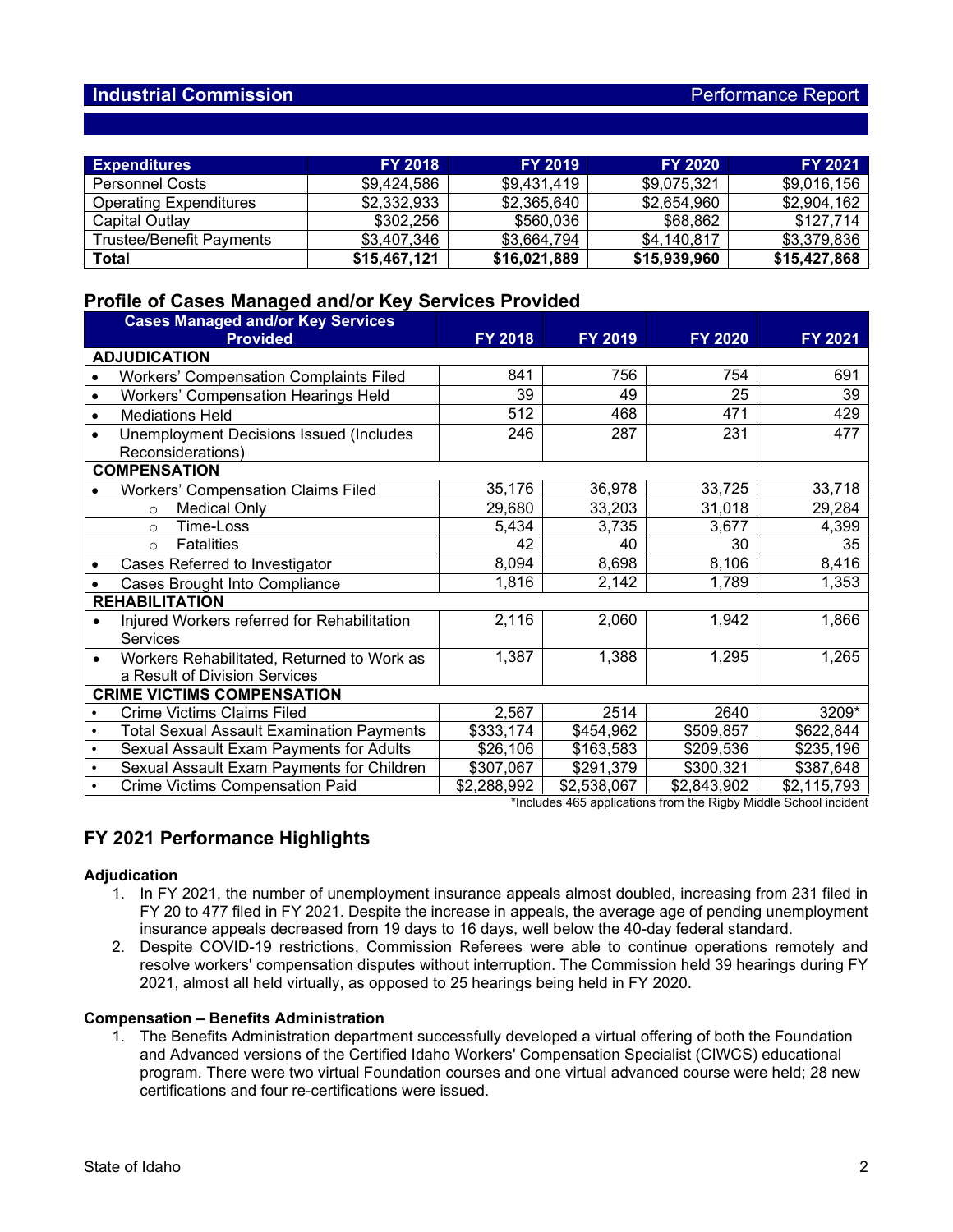### **Industrial Commission Performance Report**

- 2. The Benefits Administration department hosted a virtual EDI Claims Release 3.0 educational workshop on February 24, 2021 for trading partners.
- 3. The Benefits Administration department processed 868 Lump Sum Settlements with an average processing time of five days.

### **Compensation – Employer Compliance**

- 1. The Commission updated reciprocal procedures with surrounding states to now include an "Intermittent" Extraterritorial Certificate category. The category covers work that begins and ends in the worker's home state while spending less than 50% of their total work time in the reciprocating state.
- 2. 183,827 unemployment wage records were processed in FY 2021, resulting in 135,255 policies obtained to cover Idaho employers.
- 3. 1,353 employers obtained insurance as a result of being contacted by an Employer Compliance Investigator, resulting in coverage for 15,432 Idaho workers.

#### **Rehabilitation**

- 1. In FY 2021 the Rehabilitation Division had 1,866 cases referred for services. 94% of referrals (1,754) were determined to be eligible for Rehab services. Of the 1,754 cases worked, 98.7% (1,732) received significant services from consultants including placement into new jobs.
- 2. 1,375 (78.4%) of those injured workers successfully returned to work, and 52 cases (3.0%) had formal vocational plans developed but did not execute those plans and return to work.
- 3. Since 2016 the Rehabilitation Division has successfully reduced the timeframe from referral to eligibility determination from 5 business days to 2.79 business days, demonstrating the department's ability to quickly contact parties to the claim and determine the level of Rehab services available to the injured worker.

#### **Crime Victims Compensation Program**

1. The Crime Victim Compensation Crisis Response Team responded on scene to the middle school shooting in Rigby, Idaho in April 2021. The team met with students, parents, siblings, faculty, school staff members, and community leaders to assist individuals in accessing mental health and medical benefits available through the program and to provide support and guidance to assist those in need. The program received 465 applications for benefits as a result of this incident. Crime Victims Compensation staff continue to provide ongoing assistance.

# *Part II – Performance Measures*

|                                                                                                                                                                                                                                                 | <b>Performance Measure</b>                                                                                                                                                                                                                              |        | <b>FY 2018</b>        | <b>FY 2019</b>        | <b>FY 2020</b>        | <b>FY 2021</b>        | <b>FY 2022</b>        |  |
|-------------------------------------------------------------------------------------------------------------------------------------------------------------------------------------------------------------------------------------------------|---------------------------------------------------------------------------------------------------------------------------------------------------------------------------------------------------------------------------------------------------------|--------|-----------------------|-----------------------|-----------------------|-----------------------|-----------------------|--|
|                                                                                                                                                                                                                                                 | <b>Adjudication Division Goal</b><br>Promote the timely processing and resolution of disputed workers' compensation claims and medical fee<br>dispute; and provide judicial review of unemployment insurance appeals from the Idaho Department of Labor |        |                       |                       |                       |                       |                       |  |
| $\overline{1}$ .<br>Issue workers' compensation decisions in a                                                                                                                                                                                  | actual                                                                                                                                                                                                                                                  | $144*$ | 89                    | 98                    | 101                   |                       |                       |  |
|                                                                                                                                                                                                                                                 | timely manner.                                                                                                                                                                                                                                          | target | $< 90$ dav<br>average | $<$ 90 dav<br>average | $<$ 90 dav<br>average | $<$ 90 day<br>average | $<$ 90 dav<br>average |  |
|                                                                                                                                                                                                                                                 | 2. Average age of pending unemployment<br>appeals at less than 40 days.                                                                                                                                                                                 | actual | 22                    | 20                    | 19                    | 16                    |                       |  |
|                                                                                                                                                                                                                                                 |                                                                                                                                                                                                                                                         | target | $<$ 40 day<br>average | $<$ 40 dav<br>average | $<$ 40 dav<br>average | $<$ 40 dav<br>average | $<$ 40 day<br>average |  |
| <b>Benefits Administration Department Goal</b><br>Ensure workers' compensation benefits are paid accurately and timely; resolve emergent issues between<br>claimants and sureties on non-litigated claims; and maintain statutory claim records |                                                                                                                                                                                                                                                         |        |                       |                       |                       |                       |                       |  |
| 3.                                                                                                                                                                                                                                              | <b>Issue Lump Sum Settlement Decisions</b><br>timely.                                                                                                                                                                                                   | actual | 7.18                  | 5.03                  | 7.21                  | 5.89                  |                       |  |
|                                                                                                                                                                                                                                                 |                                                                                                                                                                                                                                                         | target | 7                     |                       | 7                     | 7                     |                       |  |